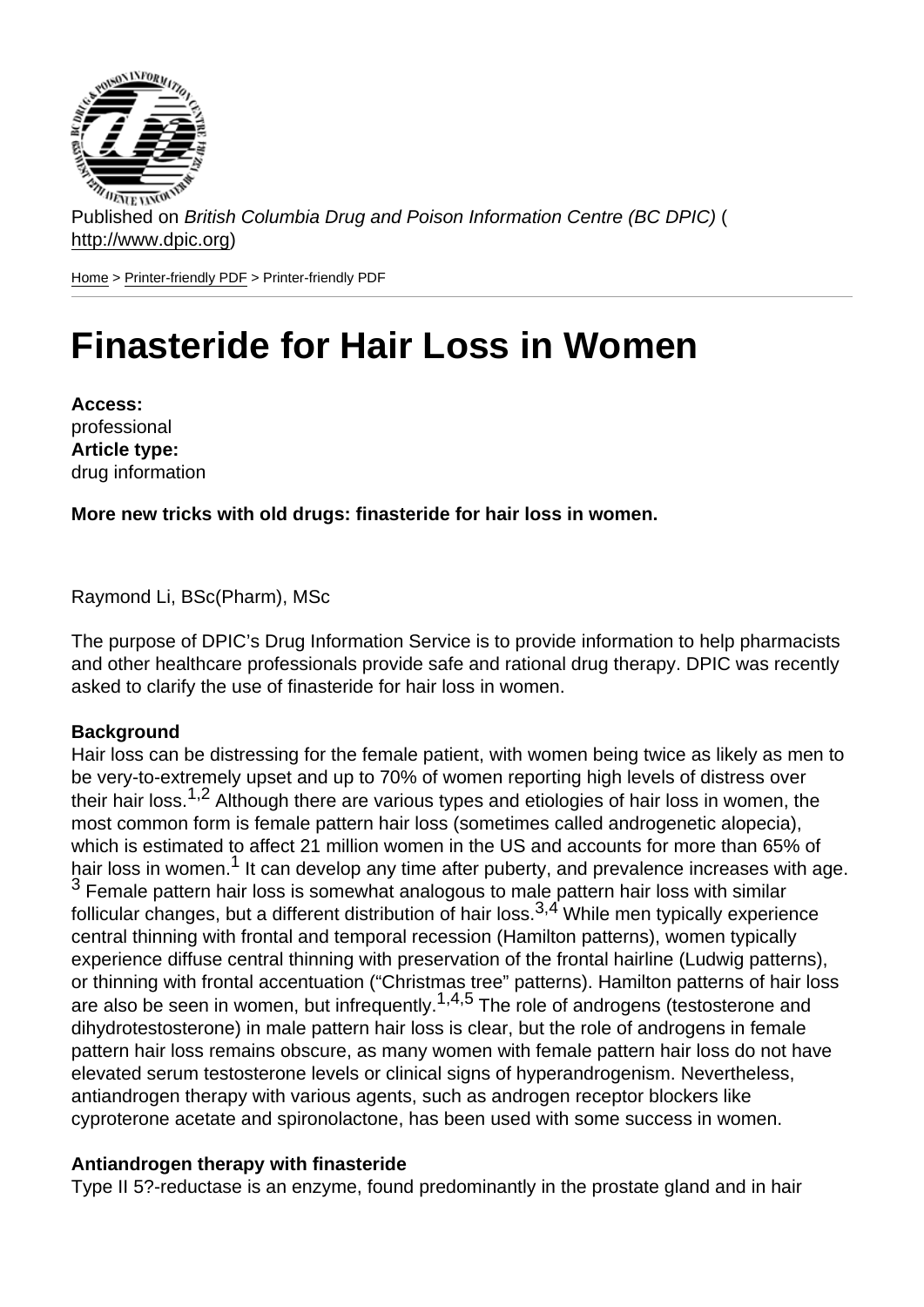follicles, that converts testosterone to the more potent dihydrotestosterone.<sup>6</sup> Finasteride inhibits type II 5?-reductase, which reduces the formation of dihydrotestosterone and decreases the biological action of testosterone at target tissues. Finasteride was first licensed at a dose of 5 mg/day in 1992 for the treatment of benign prostatic hypertrophy in men. In 1998 finasteride was licensed at a dose of 1 mg/day (as Propecia®) for the treatment for male pattern hair loss in men. Long-term treatment with finasteride has been shown to stabilize hair loss in  $\sim$ 90% of men and increase hair growth in one-half to two-thirds of men.<sup>7,8</sup> The use of finasteride for female pattern hair loss, however, is controversial.

### **Finasteride for female pattern hair loss**

The earliest and largest report of finasteride for female pattern hair loss was a double-blind, randomized controlled trial involving post-menopausal women aged 41 to 60 years with normal serum testosterone. Patients were randomized to finasteride 1 mg daily (n=67) or placebo (n=70) for 12 months. Outcome measures included periodic computer-assisted hair counts, patient self-assessments including satisfaction with overall hair appearance, investigator assessment of hair growth compared to baseline, and global photographic assessment. Serial biopsies of the scalp in areas of hair thinning were also used to determine the effect of finasteride on hair growth. After 12 months of treatment, finasteride was no better than placebo in any of the outcome measures despite significant reductions in serum dihydrotestosterone levels, and fewer than 20% of treated patients reported satisfaction with the appearance of their hair. Treatment was generally well-tolerated with no significant differences in clinical or laboratory adverse events between finasteride and placebo, although one patient in the finasteride group developed folliculitis, which resolved with continued treatment.9,10

The authors postulated that the lack of effect could have been due to age-related hair thinning in some patients, which would not be expected to respond to finasteride treatment. However, successful treatment was subsequently reported in other post-menopausal women, albeit sometimes with higher doses over longer treatment periods.

A 67 year-old woman with an 18-month history of progressive hair thinning and no laboratory evidence of hyperandrogenism was unable to tolerate antiandrogen therapy with spironolactone 100 mg/d, and a switch to cyproterone 50 mg was ineffective. Finasteride 5 mg once weekly was started and after 12 months the patient reported increased hair density and standardized global photography of her scalp showed significant hair regrowth.<sup>11</sup>

Similar results were reported in a 51 year-old patient with an 8-month history of progressive hair thinning and no laboratory or clinical evidence of hyperandrogenism. Treatment with topical minoxidil 2% had no effect. Finasteride 1 mg daily was started, hair loss stabilized after 8 months and hair density improved compared to baseline after 12-13 months.<sup>12</sup> Trueb reported slowing of hair loss and noticeable hair regrowth in as little as 6 months in 5 normoandrogenic, post-menopausal women using finasteride in doses of 2.5 mg or 5 mg daily. Four out of 5 of these patients had previously tried antiandrogen therapy with cyproterone without success.13 Ahn et al reported satisfaction by patient self assessment and improvement by photo assessment in 9 out of 10 post-menopausal women treated with finasteride 1 mg daily for 52 to 82 weeks.<sup>14</sup> Finally, 5 out of 6 women with alopecia and normal serum testosterone levels (average age 46.5 years, range 30 to 76 years) reported benefit and psychological improvement with finasteride 5 mg daily in retrospective questionnaires.<sup>15</sup>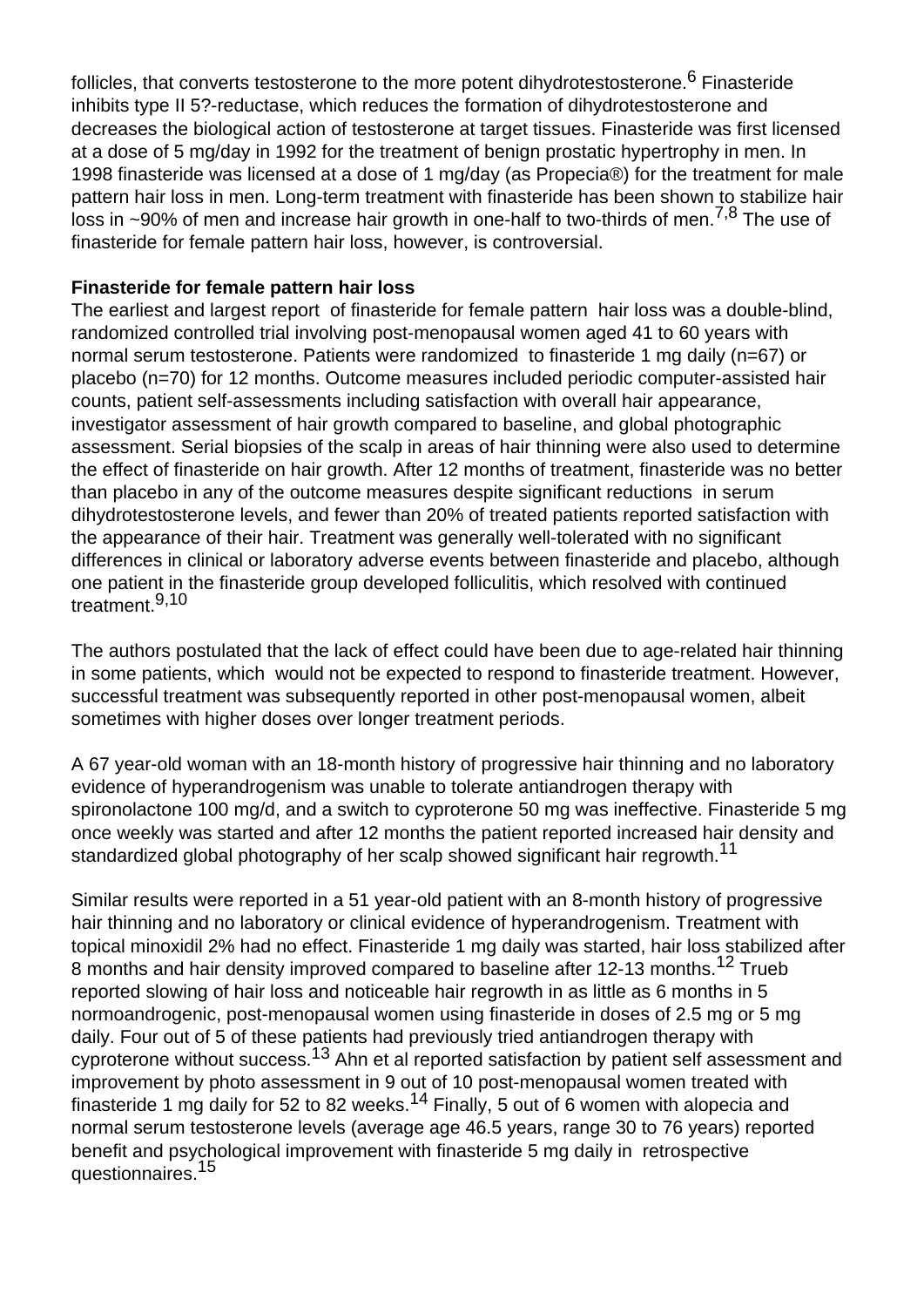Pre-menopausal women have also been studied. Iorizzo et al reported improvement in 23 of 37 pre-menopausal women, based on global photographic assessment in a 12-month openlabel trial of finasteride 2.5 mg daily (along with an oral contraceptive containing drosperinone). Twenty-nine of the patients reported improvement by self-assessment.<sup>16</sup>

It has been suggested that women with hyperandrogenism might be more likely to benefit from finasteride treatment.17 However, finasteride has yielded inconsistent results in both preand post-menopausal women with female pattern hair loss associated with overt hyperandrogenism.

Combined treatment with finasteride 2.5 mg/d and ethinyl estradiol 30 ug/d for 2 years was reported to improve hair loss in 75 of 89 patients with persistent adrenarche syndrome (manifested by seborrhea, acne, hirsutism and alopecia).<sup>6</sup> The same investigators also reported success with finasteride 2.5 to 5 mg/d plus topical minoxidil in post-menopausal women with elevated androgen levels and either Ludwig or Hamilton pattern hair loss.<sup>18</sup>

Finasteride 1.25 mg daily was effective in promoting scalp hair growth in 4 women (aged 36, 40, 60, and 66 years old) with elevated serum testosterone levels (range 3.4 to 5.8 nmol/L) and clinical hyperandrogenism. Stabilization of hair loss was seen within 6 to 12 months, but noticeable hair growth took from 6 months to as long as 2.5 years. Other features of hyperandrogenism such as hirsutism also improved. Patients were still on treatment after 24 to 30 months.<sup>19</sup>

Finasteride 2.5 mg daily was also effective in stabilizing hair loss and promoting hair regrowth in a case of a 47-year-old woman who developed male pattern hair loss due to long-term treatment with an estrogen-testosterone combination following hysterectomy and ovary removal. Despite continued treatment with testosterone, hair loss stabilized after 6 months, and there was noticeable improvement of scalp coverage by 10 months. Other features of hyperandrogenism (hirsutism and deepened voice) also improved.<sup>20</sup>

In contrast, finasteride 5 mg daily ( $n=12$ ) for 1 year was no different from no treatment ( $n=12$ ), and less effective than flutamide 250 mg/d (n=12), based on patient self-assessment and investigator assessment, in young women (25±2 years old) with Ludwig pattern hair loss, elevated serum testosterone and clinical hyperandrogenism.<sup>21</sup>

# **What about topical finasteride?**

Only 2 studies evaluating topical finasteride for pattern hair loss were found, and only 1 study involved women.<sup>22,23</sup> Finasteride 0.005% (in a base of ethanol, propylene glycol, and water) was studied in 52 patients with androgenetic alopecia, including 24 women (mean age 33 years, range 23-38years) in a 16-month single-blind, placebo-controlled trial.<sup>22</sup> Treatment consisted of 1 mL of solution applied twice daily to balding areas. There was no response to treatment in the first 3 months, however, by 6 months there were statistically significant differences in hair density and hair loss compared to placebo. Although the results were not stratified by sex, by the end of the study all treated patients had slight to marked reduction of balding areas and all reported perceived benefit, rating their treatment moderately (27%) or highly effective (73%). Treatment was well-tolerated with no report of local or systemic side effects, and no effect on plasma testosterone or dihydrotestosterone were observed.

# **Conclusion**

There have been recent advances in the understanding of hair follicle physiology and the role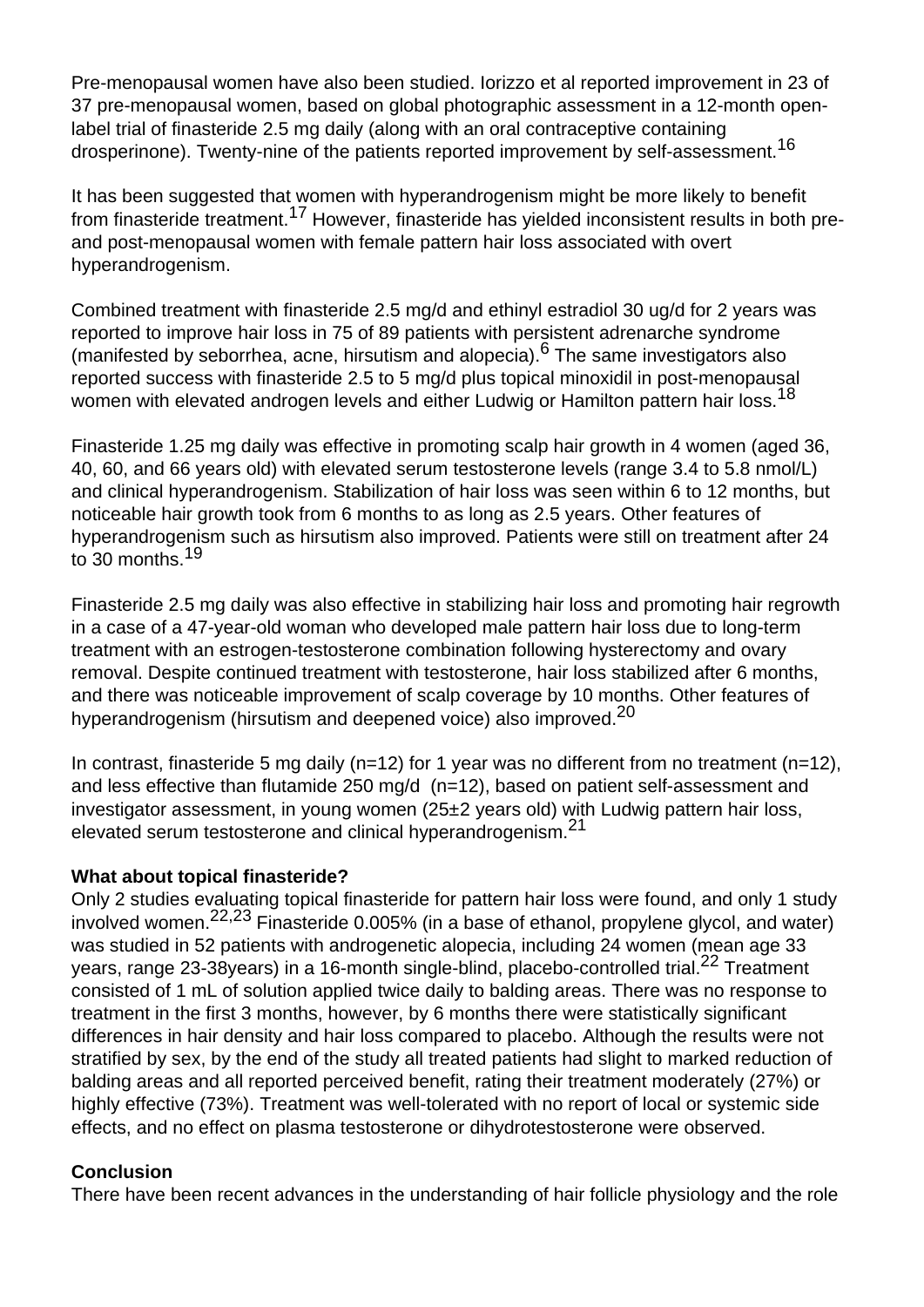of androgens in human hair growth, but much remains unclear.<sup>24</sup> The role of finasteride in female pattern hair loss is still controversial, with reports of success and occasionally failure continuing to appear. Some women with female pattern hair loss might benefit from finasteride, although better understanding of the condition and more research into optimal finasteride dosing and who might be good candidates for treatment is needed.<sup>17,25</sup> Doses used have ranged from 5 mg per week to 5 mg per day, over periods of 6 months to more than 2 years. Finasteride was well tolerated in the various doses used with few treatmentrelated adverse effects reported. The main caution is that finasteride can cause feminization of male fetuses, so pregnancy must be excluded before beginning finasteride and women of reproductive age must use effective birth control while taking finasteride.

# **Key points**

- It is not clear who is likely to respond to therapy.
- Optimal dosing in women is unknown; higher doses than in men may be necessary.
- Noticeable results may take 6 months or longer, and like men, effects are not sustained without continued treatment.
- Women of child-bearing age should not use finasteride, or must use effective contraception during treatment.

### **References**

- 1. Leavitt M. Understanding and management of female pattern alopecia,. Facial Plast Surg. 2008; 24: 414-27.
- 2. Dinh QQ, Sinclair R. Female pattern hair loss: current treatment concepts. Clin Interventions Aging. 2007; 2: 189-98.
- 3. Shapiro J. Hair loss in women. NEJM. 2007; 357: 1620-30.
- 4. Olsen EA, Messenger AG, Shapiro J, Bergfeld WF, Hordinsky MK, Roberts JL, et al. Evaluation and treatment of male and female pattern hair loss. J Am Acad Dermatol. 2005; 52: 301-11.
- 5. Olsen EA. Female pattern hair loss. J Am Acad Dermatol. 2001; 45: S70-80.
- 6. Camacho-Martinez FM. Hair loss in women. Semin Cutan Med Surg. 2009; 28: 19-32.
- 7. Kaufman KD, Olsen EA, Whiting D, Savin R, DeVillaez R, et al. Finasteride in the treatment of men with androgenetic alopecia. Finasteride Male Pattern Hair Loss Study Group. J Am Acad Dermatol. 1998;39(4 Pt 1):578-89.
- 8. Propecia® product monograph. Merck Frosst Canada, July 24, 2006.
- 9. Price VH, Roberts JL, Hordinsky M, Olsen EA, Savin R, Bergfeld W, et al. Lack of efficacy of finasteride in postmenopausal women with androgenetic alopecia. J Am Acad Dermatol. 2000; 443: 768-76.
- 10. Whiting DA, Waldstreicher J, Sanchez M, Kaufman KD. Measuring reversal of hair miniaturization in androgenetic alopecia by follicular counts in horizontal sections of serial scalp biopsies: results of finasteride 1 mg treatment of men and postmenopausal women. J Invest Dermatol Symp Proc. 1999; 4: 282-4.
- 11. Thai KE, Sinclair RD. Finasteride for female androgenetic alopecia. Br J Dermatol. 2002; 147: 812-3.
- 12. Valsecchi R, Leghissa P, Riva M. Female pattern alopecia treated by finasteride: a case forward. Acta Derm Venerol. 2004; 84: 488-9.
- 13. Trueb RM, et al. Finasteride treatment of patterned hair loss in normoandrogenic postmenopausal women. Dermatology. 2004; 209: 202-7.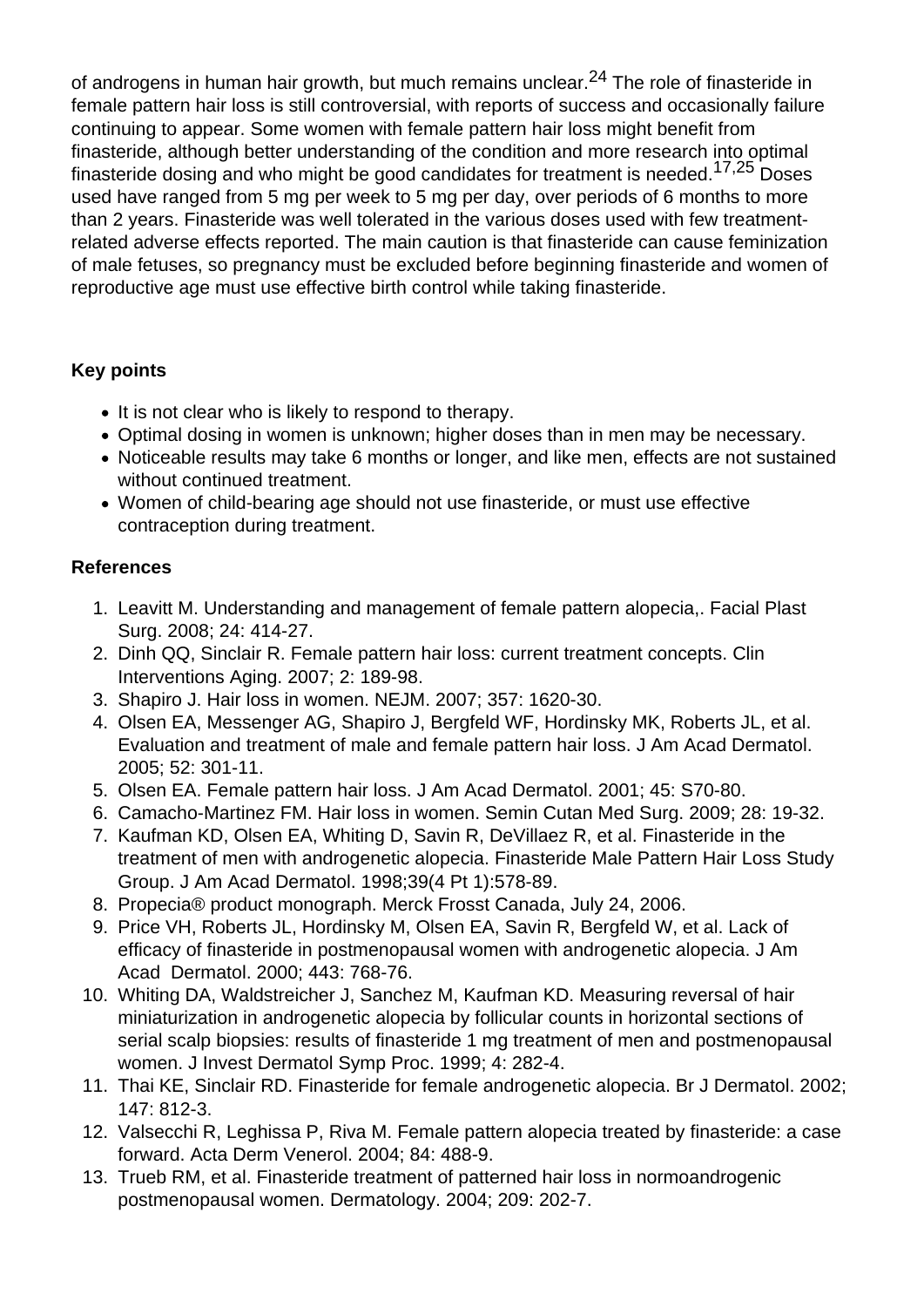- 14. Ahn JY, Cho SH, Kim MN, Ro BI. Finasteride treatment of female patterned hair loss in postmenopausal women. Korean J Dermatol. 2006; 44: 1094-7.
- 15. Kohler C, Tschumi K, Bodmer C, Schneiter M, Birkhauser M. Effect of finasteride 5 mg (Proscar®) on acne and alopecia in female patients with normal serum levels of free testosterone. Gynecol Endocrinol. 2007; 23: 142-5.
- 16. Iorizzo M, Vincenzi C, Voudouris S, Piraccini BM, Tosti A. Finasteride treatment of female pattern hair loss. Arch Dermatol. 2006; 142: 298-302.
- 17. Olsen EA, Hordinsky M, Roberts JL, Whiting DA. Female pattern hair loss. J Am Acad Dermatol. 2002; 47: 495.
- 18. Rivera R, Guerra-Tapia A. Management of androgenetic alopecia in postmenopausal women. Actas Dermosifiliogr. 2008; 99: 257-61.
- 19. Shum KW, Cullen DR, Messenger AG. Hair loss in women with hyperandrogenism: four cases responding to finasteride. J Am Acad Dermatol. 2002; 47: 733-9.
- 20. Hong JB, Chiu HC, Chan JY, Chen RJ, Lin SJ. A woman with iatrogenic androgenetic alopecia responding to finasteride. Br J Dermatol. 2007; 156: 748+9.
- 21. Carmina E, Lobo RA. Treatament of hyperandrogenic aloipecia in women. Fertil Steril. 2003; 79: 91-5.
- 22. Mazzarella F, Loconsole F, Cammisa A, Mastrolonardo M, Vena GA. Topical finasteride in the treatment of androgenic alopecia. Preliminary evaluations after a 16-month therapy course. J Dermatol Treat. 1997; 8: 189-92.
- 23. Hajheydari Z, Akbari J, Saeedi M, Shokoohl L. Comparing the therapeutic effects of finasteride gel and tablet in treatment of the androgenetic alopecia. Indian J Dermatol Venereol Leprol. 2009; 75: 47-51.
- 24. Randall VA. Androgens and hair growth. Dermatol Therap. 2008; 21: 314-28.
- 25. Cusmanich CC, Hannon CW, Andriolo RB, Lima HC. Interventions for androgenic alopecia in women (Protocol). Cochrane Database of Systemic Reviews. 2009, Issue 2. Art. No. :CD007628. DOI: 10.1002/14651858. CD007628.pub2.

DPIC answers a wide variety of drug information questions from pharmacists and other health professionals throughout BC. The Centre would rather assist health providers with questions, than have them be doubtful about drug safety or therapeutic options in their patients.

If pharmacists and other health professionals are finding it difficult to locate information, then DPIC's Drug Information Service is here to help.

- $\bullet$  Hours: 0900 1600 h weekdays
- Lower mainland: 604-806-9104
- Rest of BC: 1-866-298-5909

# **©2009 B.C. Drug and Poison Information Centre**

An edited version of this document was published in BCPhA Tablet 2009;18(5):14

**Keywords:** finasteride alopecia

# © 2017 BC Drug and Poison Information Centre

All material found on the BC Drug and Poison Information Centre (DPIC) website is provided for informational purposes only. It is *not* meant to replace the expert advice of a healthcare professional such as a physician, pharmacist, nurse or qualified poison specialist. Use of this